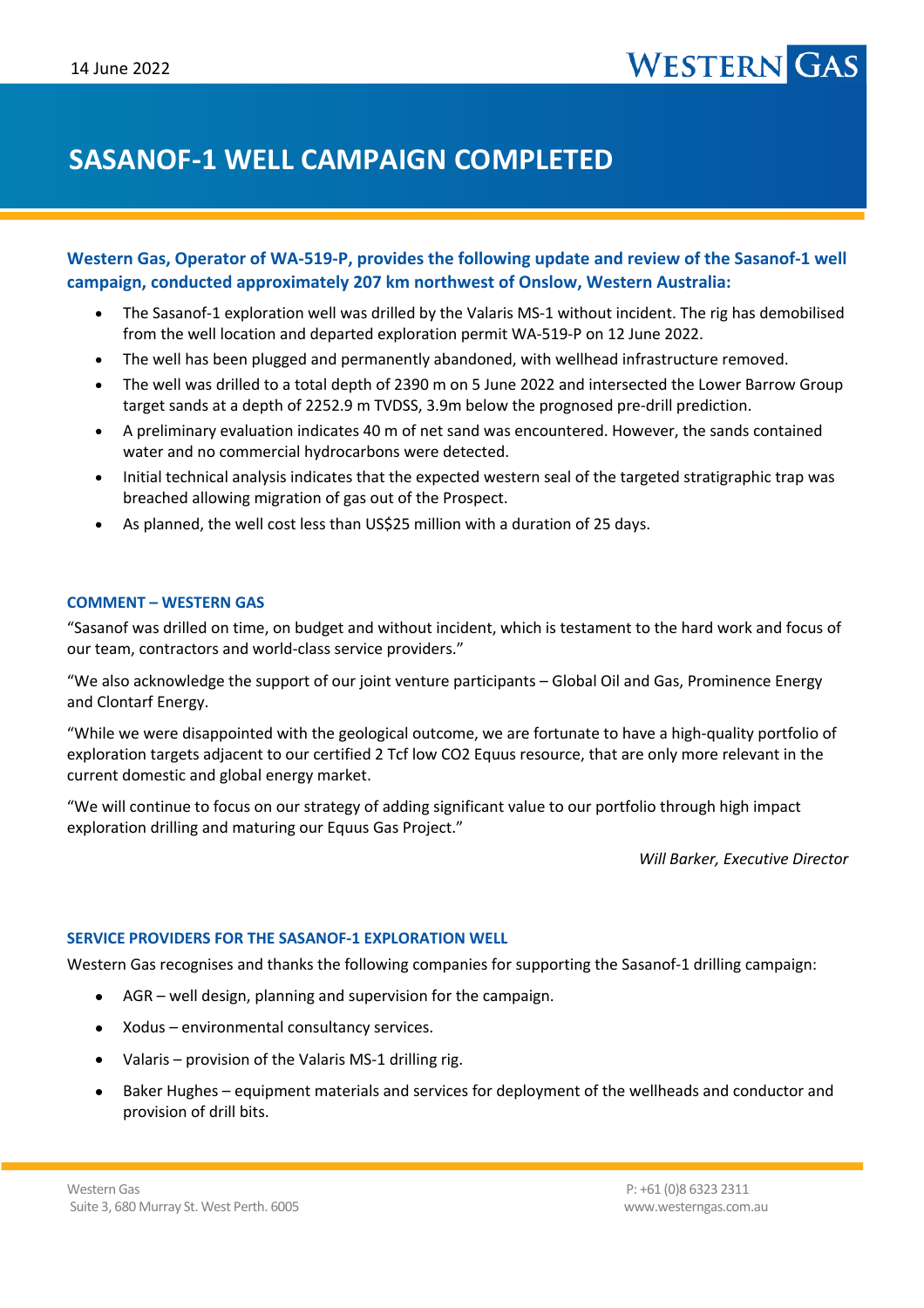

- Schlumberger services critical to assessing the reservoir and formation fluids and, in a success case, providing quality assured data to support resource definition.
- Halliburton cementing services, materials and equipment and contingency liner equipment and services.
- Weatherford –tubular running services and equipment.
- Newpark drilling fluids, including SBM.
- Focus fluid containment monitoring services.
- Total Marine Technology provision of remote operating vehicle services on the MS-1.
- Solstad Marine provision of the Far Senator in support of anchor handling and logistics support.
- GO Marine provision of the GO Spica in support of rig tow and logistics support.
- PHI helicopter transportation services.
- Toll Energy Toll Dampier Marine Supply Base.
- Tasman specialised drilling tools.
- CCI wellhead severance package.
- Cleanaway waste management services.
- VIVA diesel fuel supply.
- BP diesel fuel supply.
- ARC rig audit services.
- ATOM Supply general PPE and equipment provision.
- LQC Group quality control and quality assurance services.
- MMA subsea rig positioning services.
- Intermoor mooring analysis services.
- Gearhart-SGS casing make-up services
- Garvey Photography rig photography.
- 2H Engineering conductor design analysis.
- Marubeni-Itochu casing supply.
- Rignet communication systems.
- Oil and Gas Logistics transportation services.
- Total Lifting and Rigging rigging equipment and services.